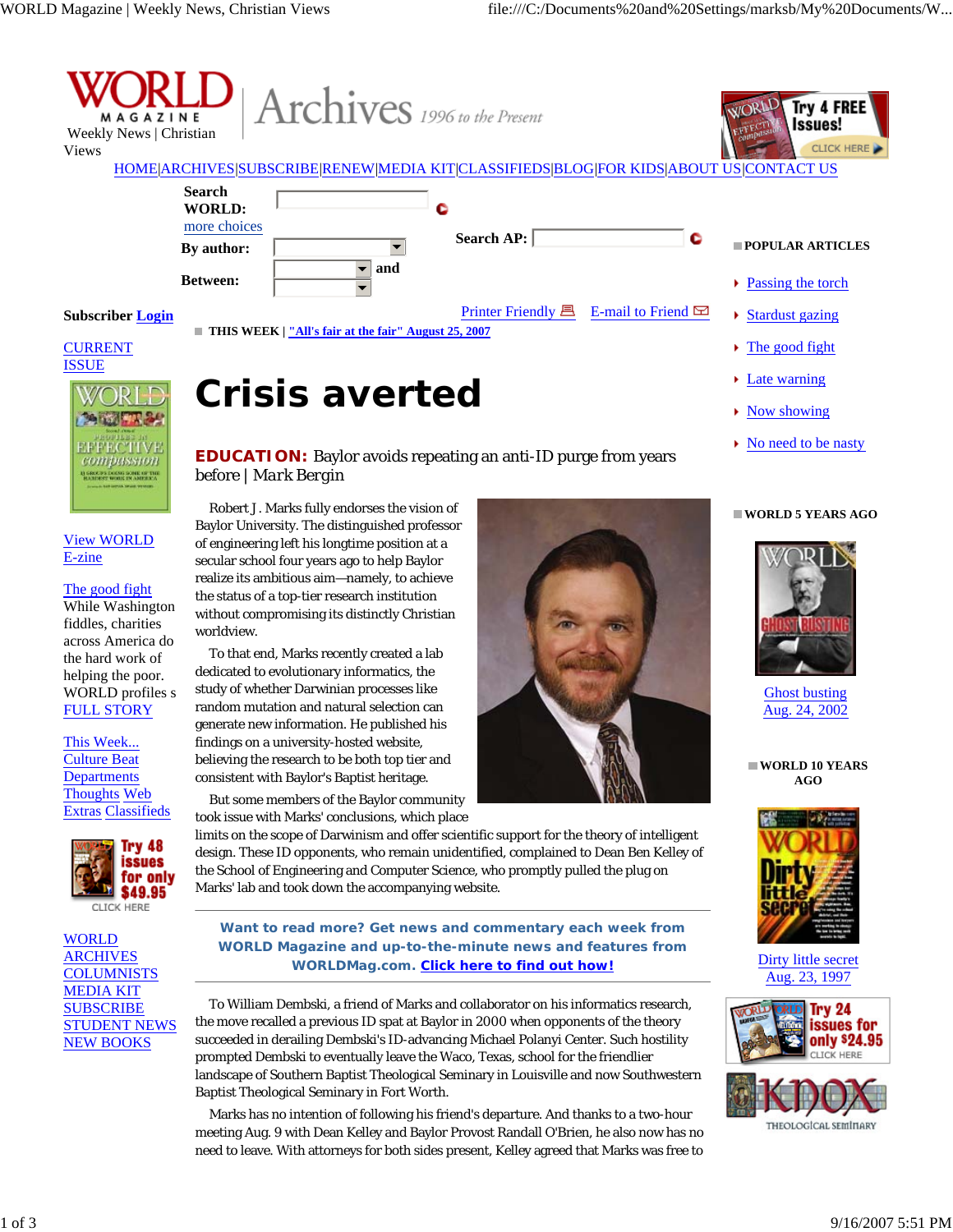resume work in the informatics lab on his own time and repost his website, provided a disclaimer accompany any ID-advancing research to make clear that the work does not represent the university's position.

Marks told WORLD he considers the situation "wonderfully resolved" and expressed his continued enthusiasm for the school's vision and "the commitment of Baylor to the Lordship of Jesus Christ."

Marks' attorney John Gilmore said the resolution with school officials stemmed from the willingness of all parties to approach each other with respect, an atmosphere often lacking during Dembski's ordeal seven years ago. Gilmore was quick to warn that opposition to ID research at Baylor may still lie ahead, but he is persuaded that it will not originate with the school's top brass: "I was concerned at one point that the shutting down of Professor Marks' website was the beginning of an institutional purge of intelligent design at Baylor. I came away from that meeting absolutely convinced it's not."

Provost O'Brien insisted that the initial shutdown of Marks' lab and website was nothing more than an effort to comply with university policy, which forbids professors to create even the impression that their personal views represent Baylor as an institution. O'Brien told WORLD that the university's stance on origins is inherently theistic given its commitment to Christian truth, but that many faculty members disagree on the merits of ID.

"We hire only committed Christians at Baylor," he said, before noting that one professor at the school is Jewish, the lone exception to the rule. "Therefore, we have no one on our faculty who believes in atheistic evolution. We have many professors who believe in theistic evolution. We also have a number of professors who advocate intelligent design."

Gilmore, who witnessed sharp anti-ID bias at Baylor as an advisor to Dembski during his tiff with the school, considers the university's current position much more reasonable and says Marks never intended to pick a fight. Dembski's presence as a named collaborator in the evolutionary informatics lab may have reopened old wounds, but mutual respect for academic freedom appears to have sufficiently dressed them.

"The long journey Baylor is attempting cannot happen without a few bumps in the road, bumps that can often be addressed through good faith dialogue among believers with differing views," Marks said. "In the current matter, that is what happened."

## **Copyright © 2007 WORLD Magazine August 25, 2007, Vol. 22, No. 31**

 **PREVIOUS ISSUES**



Tough love Aug. 18, 2007 View WORLD E-zine



Big bucks ministries Jul. 28, 2007 View WORLD E-zine



Minority report Aug. 11, 2007 View WORLD E-zine



When the base cracks Jul. 21, 2007 View WORLD E-zine



The yoot vote Aug. 4, 2007 View WORLD E-zine



All heart Jul. 14, 2007 View WORLD E-zine







**WORLD** 

Writers **WORLD** Magazine Library powered by Amazon



Andree Seu--17 Minutes and other essays